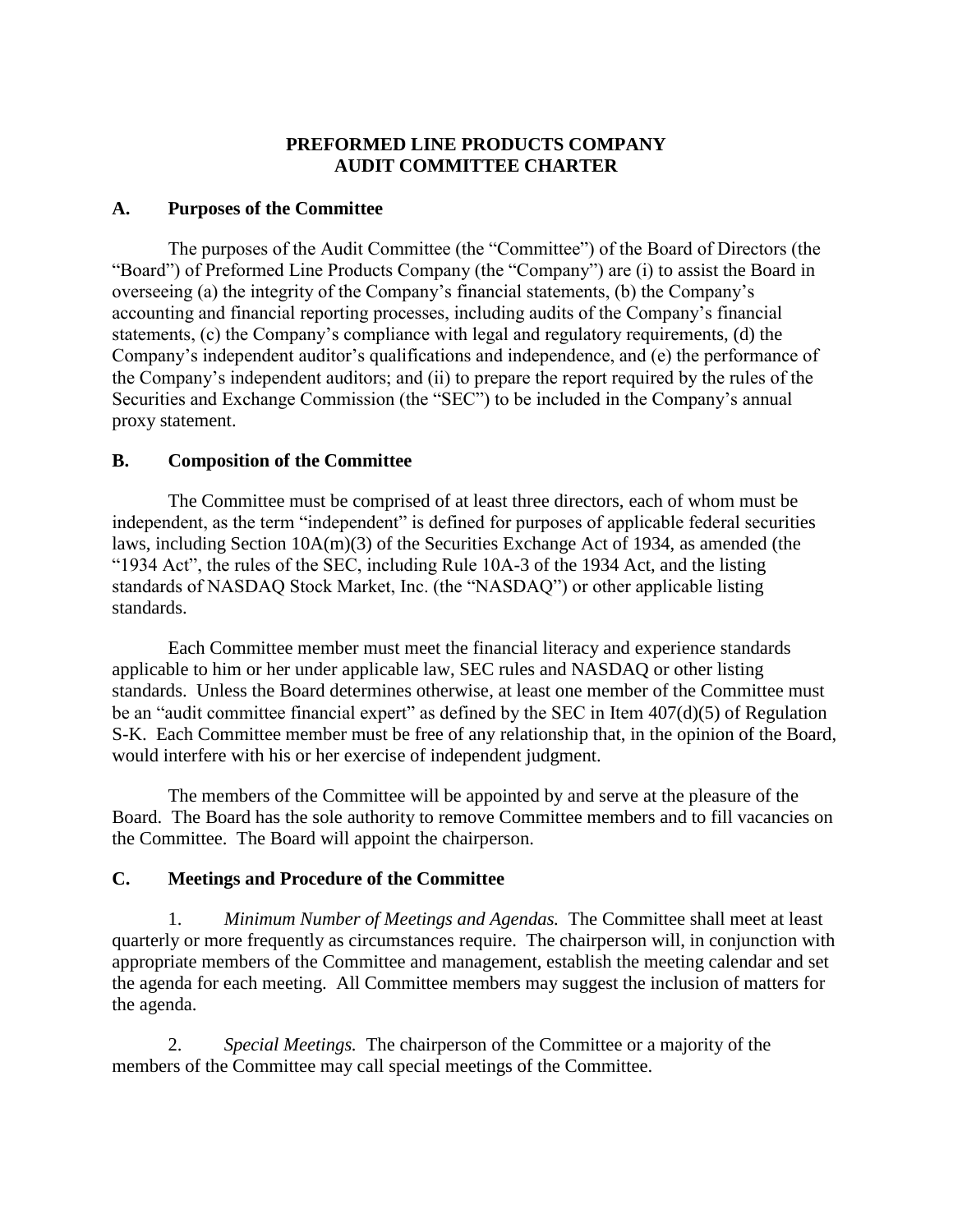3. *Subcommittees.* The Committee may form subcommittees of not fewer than two members for any purpose that the Committee deems appropriate and may delegate to such subcommittees such power and authority as the Committee deems appropriate.

4. *Attendance by Outsiders.* The Committee may request that any directors, officers or employees of the Company, or other persons whose advice and counsel are sought by the Committee, attend any meeting of the Committee to provide such information as the Committee may request.

5. *Executive Session.* The Committee may meet in executive session outside the presence of the Company's executive officers.

6. *Meeting Reports and Minutes.* Following each of its meetings, the Committee shall report on the meeting to the Board, including a description of all actions taken by the Committee at the meeting. The Committee shall keep written minutes of its meetings and deliver a copy of such minutes to the Company's corporate secretary for inclusion in the corporate records.

# **D. Committee Authority and Responsibilities**

The Committee has the following authority and responsibilities:

1. *Engagement of Independent Auditor; Approval of Services*. The Committee has the sole authority to engage and, when appropriate, replace the Company's independent auditor. The Committee is directly responsible for the compensation and oversight of the work of the independent auditor (including resolution of disagreements between management and the auditor regarding financial reporting) for the purpose of preparing or issuing an audit report or related work or performing other audit, review or attestation services for the Company. The Committee must preapprove all auditing services and permitted non-audit services (including the fees and terms thereof) to be performed for the Company by its independent auditor. The Company's independent auditor shall report directly to the Committee. The Committee shall obtain from the independent auditor assurance that Section 10A(b) of the 1934 Act has not been implicated.

2. *Review and Discussion Items*. The Committee shall review and discuss:

a. with the independent auditor in advance of its audits, the overall scope and plans for the audits, including the adequacy of staffing and other factors that may affect the effectiveness and timeliness of such audits; in this connection, the Committee shall discuss with management and the independent auditor, among other things, the Company's significant exposures (whether financial, operating or otherwise), and the steps management has taken to monitor and control such exposures, including the Company's risk assessment and risk management policies;

b. with management and the independent auditor, the financial information to be included in the Company's Annual Report on Form 10- K (or the annual report to shareholders if distributed prior to the filing of the Form 10-K), including the disclosures under "Management's Discussion and Analysis of Financial Condition and Results of Operations,"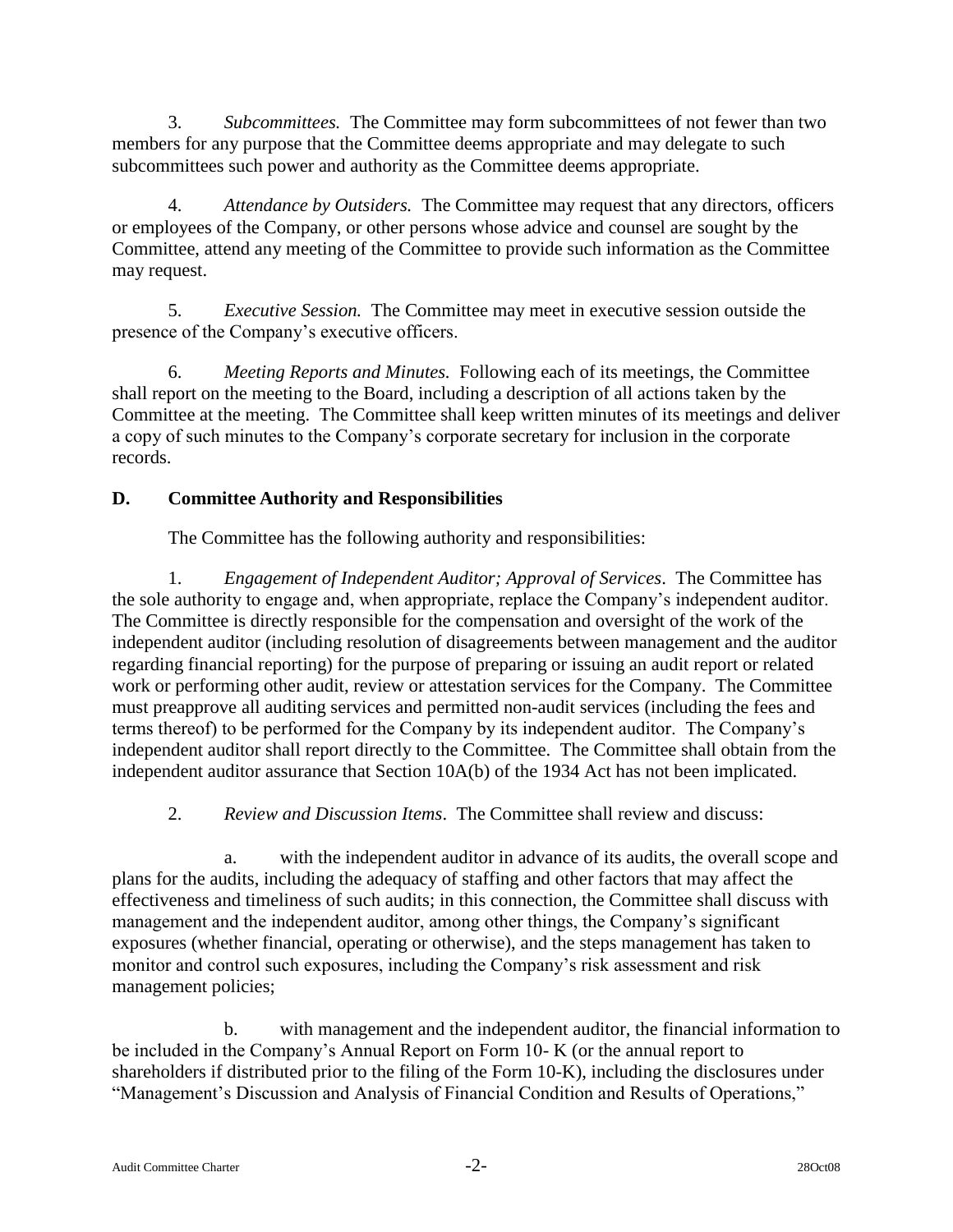their judgment about the quality, not just acceptability, of accounting principles, the reasonableness of significant judgments, the clarity of the disclosures in the financial statements, and any significant matters regarding internal control over financial reporting that have come to the attention of management or the independent auditor; in this connection, the Committee shall discuss the results of the annual audit and any other matters required to be communicated to the Committee by the independent auditor under generally accepted auditing standards, applicable law or listing standards, including matters required to be discussed by Statement on Auditing Standards No. 61, as amended by Statement on Auditing Standards No. 90, and shall determine whether to recommend to the Board that the audited financial statements be included in the Company's Form 10-K;

c. with management and the independent auditor, the quarterly financial information to be included in the Company's Quarterly Reports on Form 10-Q, including the disclosures under "Management's Discussion and Analysis of Financial Condition and Results of Operations," and any other matters required at the time of that discussion to be communicated to the Committee by the independent auditor under generally accepted auditing standards, applicable law or listing standards; in this connection, the Committee shall discuss the results of the independent auditor's review of the Company's quarterly financial information conducted in accordance with Statement on Auditing Standards No. 100;

d. with the Chief Executive Officer and the Chief Financial Officer periodically (and at least quarterly), management's conclusions about the efficacy of the Company's disclosure controls and procedures, including any significant deficiencies in the design or operation of such controls and procedures or material weaknesses therein, and with management and the independent auditor annually, and management's annual internal control report

e. with management, at least annually and at such other times as the Committee considers appropriate, the Company's earnings press releases, including the use of any "pro forma" or "adjusted" non-GAAP information, and the nature of financial information and earnings guidance provided to analysts and rating agencies;

f. with the independent auditor, at least annually, any problems or difficulties the auditor has encountered in connection with the annual audit or otherwise, including any restrictions on the scope of its activities or access to required information, any disagreements with management regarding U.S. generally accepted accounting principles ("GAAP") or other matters, material adjustments to the financial statements recommended by the independent auditor, and adjustments that were proposed but "passed," regardless of materiality; in this connection, the Committee shall review with the independent auditor significant consultations on matters that are otherwise are required to be disclosed to the Committee made between the audit team and the independent auditor's national office, any management letter issued or proposed to be issued by the auditor and the Company's response to that letter;

g. with management and the independent auditor, at least annually and at such other times as the Committee considers appropriate, (a) significant issues regarding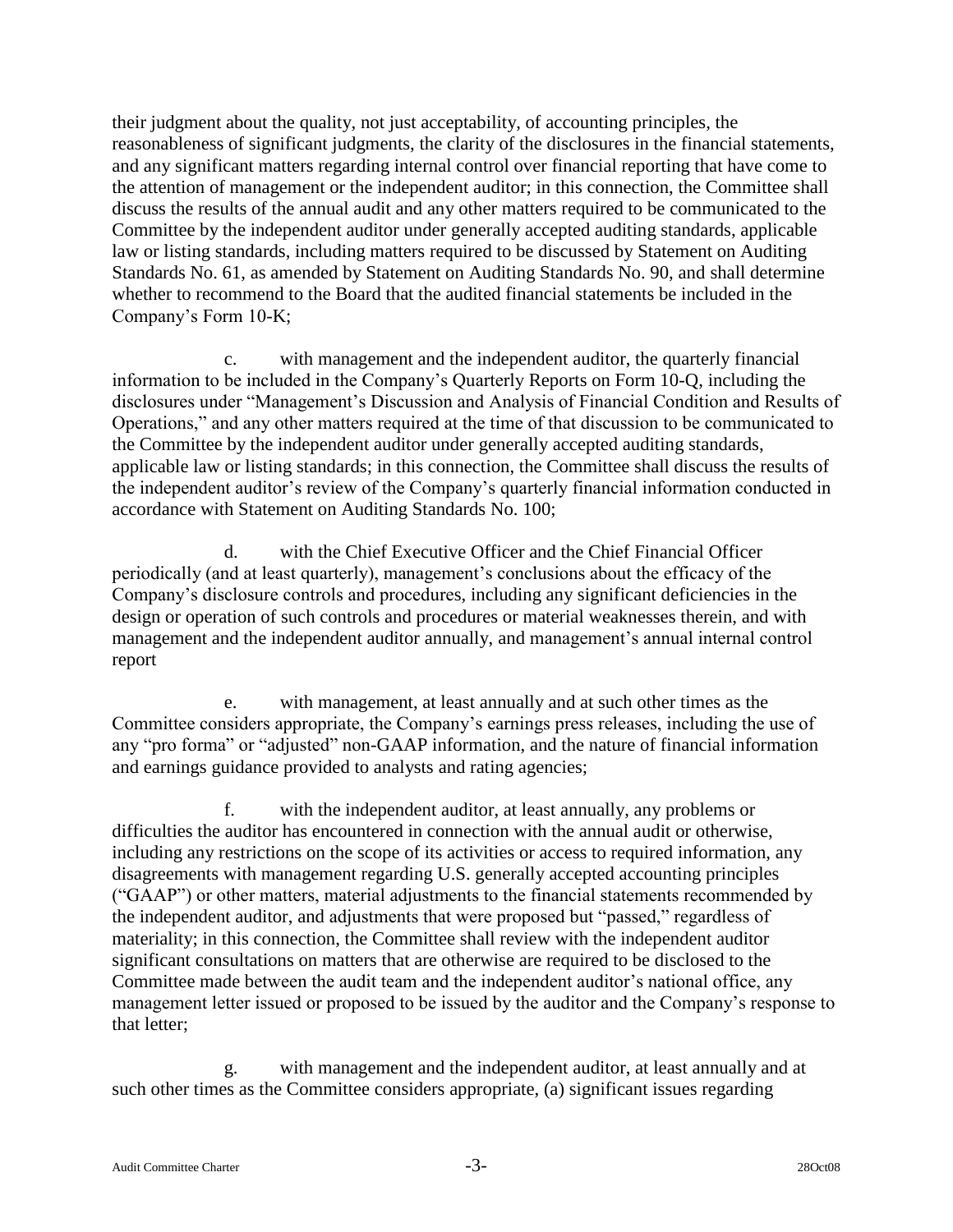accounting principles and financial statement presentations, including any significant change in the Company's selection or application of accounting principles, and significant issues as to the adequacy of the Company's internal controls and any special audit steps adopted in light of material control deficiencies, (b) analyses prepared by management or the independent auditor setting forth significant financial reporting issues and judgments made in connection with the preparation of the financial statements, (c) all alternative treatments of financial information within GAAP that have been discussed with management, ramifications of the use of such alternative treatments, and the treatment preferred by the independent auditor, and (d) the effect of regulatory and accounting initiatives, as well as off-balance sheet structures, on the Company's financial statements and other public disclosures;

h. with the independent auditor, at least annually, the auditor's periodic reports regarding its independence;

i. with the independent auditor, at least annually, the auditor's performance, including the Committee's evaluation of the auditor's lead partner; in conducting this review, the Committee shall consult with management and obtain and review a report by the independent auditor describing its internal quality-control procedures, material issues raised in its most recent internal quality-control review, or peer review (if applicable), or by any inquiry or investigation by governmental or professional authorities within the preceding five years, respecting any independent audit carried out by the independent auditor, and the response of the independent auditor;

j. with the General Counsel, other appropriate legal staff of the Company or its outside counsel, at least annually and at such other times as the Committee considers appropriate, material legal affairs of the Company and the Company's compliance with applicable law and listing standards; in this connection, the Committee shall discuss with management (and appropriate counsel) and the independent auditor any correspondence with, or other action by, regulators or governmental agencies and any employee complaints or published reports that raise concerns regarding the Company's financial statements, accounting or auditing matters or compliance with the Company's code of ethics or other standards of conduct;

k. with internal audit management, at least quarterly, the plans and scope of ongoing internal audit activities and the report of the internal audit activities, examinations, and the results thereof;

l. with management, annually, a summary of the Company's transactions with directors and officers of the Company and with firms that employ directors, and any other material related party transactions;

m. with management, as needed, to establish hiring policies and guidelines for the Company with respect to current and former employees of the independent auditor;

n. with management and the independent auditor any correspondence with regulators or governmental agencies and any published reports which raise material issues regarding the Company's financial statements or accounting policies; and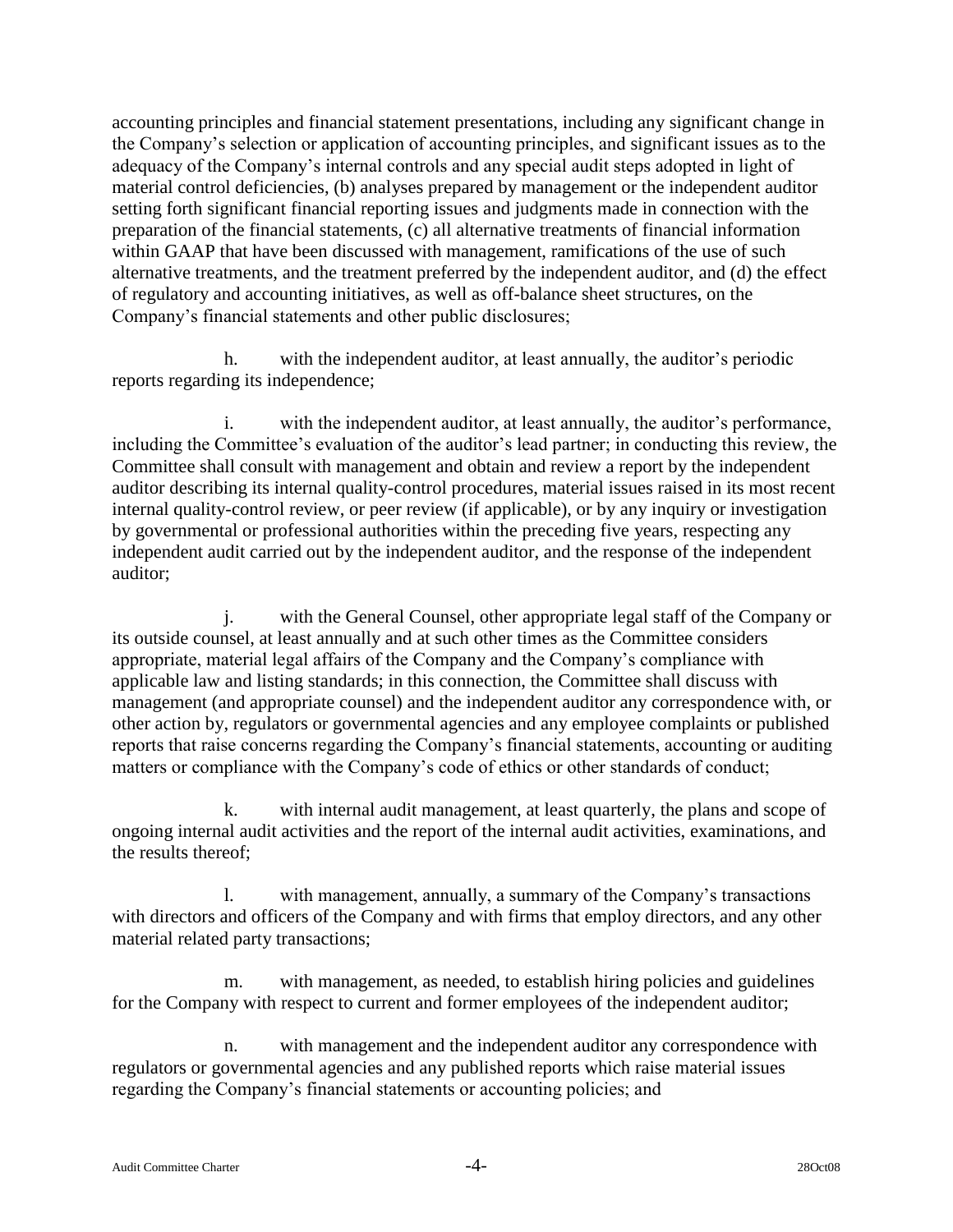o. with the full board, annually, an evaluation of this Charter and of the Committee's performance under this Charter.

3. *Reports.* The Committee shall report regularly to the full board with respect to the Company's financial statements, the Company's compliance with legal and regulatory requirements, the performance and independence of the Company's independent auditors, and the performance of the internal audit function, and shall report annually to the full board with respect to the Committee's evaluation of this Charter and the Committee's performance thereunder. The Committee shall prepare the reports required to be included in the Company's annual proxy statement with respect to financial and accounting matters and Committee actions, and such other reports with respect to those matters as are required by applicable law, applicable rules of the SEC or applicable NASDAQ or other listing standards.

4. *Hiring and Complaint Processing Policies and Procedures.* The Committee shall establish procedures for (i) the receipt, retention and treatment of complaints received by the Company regarding accounting, internal accounting controls and auditing matters, and (ii) the confidential, anonymous submission by employees of the Company of concerns regarding accounting or auditing matters.

5. *Other Authority and Responsibilities; Limitation.* The Committee will have such additional authority and responsibilities as may be granted to or imposed on audit committees from time to time by applicable law, SEC rules and NASDAQ or other listing standards, and shall discharge all of its authority and responsibilities in accordance with all applicable law, SEC rules and NASDAQ or other listing standards. The Committee may conduct or authorize the conduct of such investigations within the scope of its authority and responsibilities as it considers appropriate.

The Committee will rely on the expertise, knowledge and experience of management and the independent auditor in carrying out the Committee's oversight responsibilities. In discharging its responsibilities, the Committee is not responsible for the planning or conduct of audits or for any determination that the Company's financial statements are complete and accurate or in accordance with GAAP and applicable rules and regulations. These matters are the responsibility of management. The independent auditor is responsible for planning and conducting audits to detect whether the financial statements present fairly in all material respects the financial position and results of operations of the Company.

6. *Access to Records.* The Committee is entitled to full access to all books, records, facilities and personnel of the Company for the purpose of executing its authority and responsibilities.

7. *Related-Party Transactions*. The Committee shall review and approve relatedparty transactions.